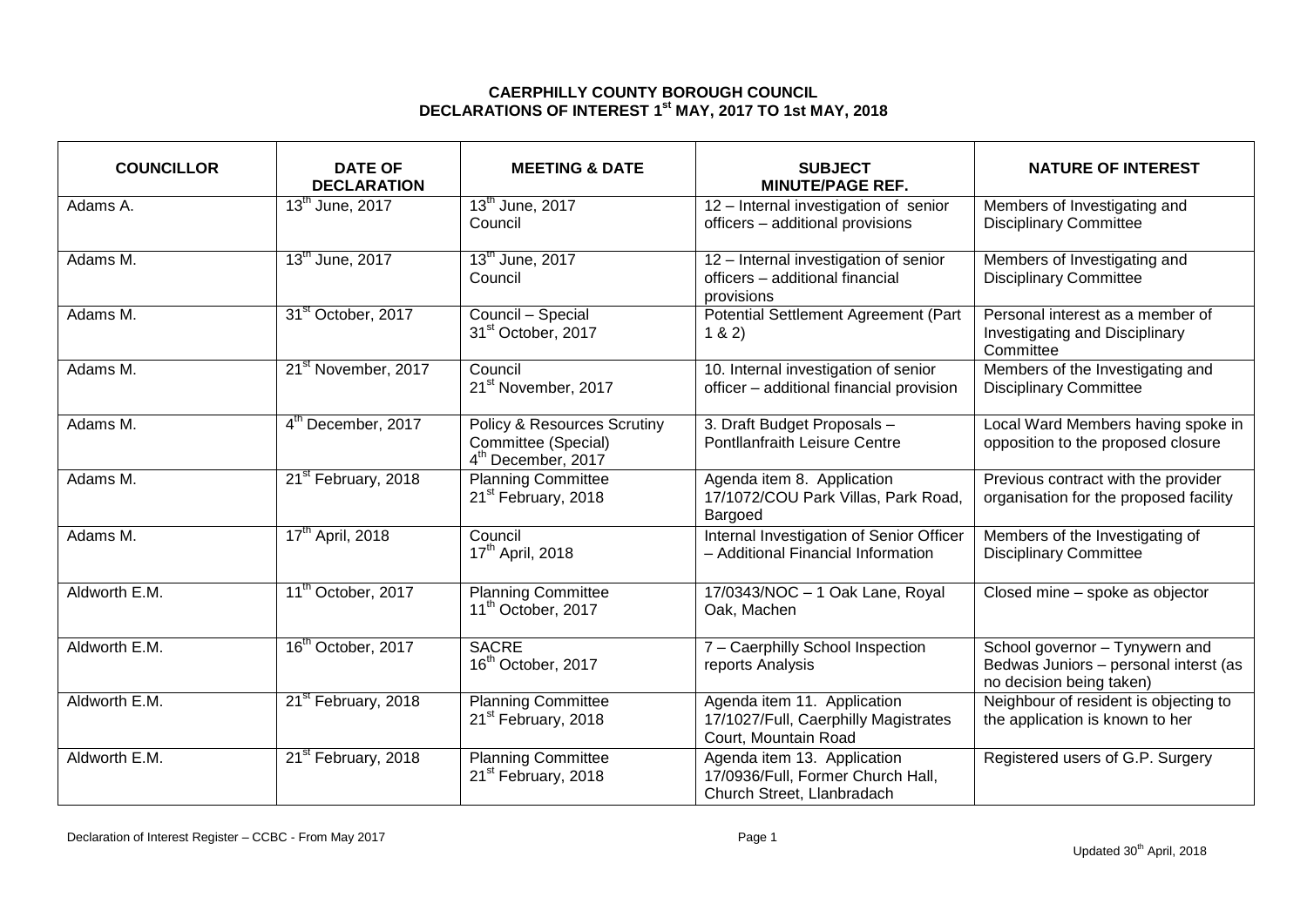| <b>COUNCILLOR</b>    | <b>DATE OF</b><br><b>DECLARATION</b> | <b>MEETING &amp; DATE</b>                                                            | <b>SUBJECT</b><br><b>MINUTE/PAGE REF.</b>                                                                    | <b>NATURE OF INTEREST</b>                                                           |
|----------------------|--------------------------------------|--------------------------------------------------------------------------------------|--------------------------------------------------------------------------------------------------------------|-------------------------------------------------------------------------------------|
| Aldworth L.          | 14 <sup>th</sup> June, 2017          | <b>Planning Committee</b><br>14 <sup>th</sup> June, 2017                             | Code No: 17/0208/Full                                                                                        | Objector who is subsequently known<br>to her                                        |
| Andrews A.           | 14 <sup>th</sup> June, 2017          | <b>Planning Committee</b><br>14 <sup>th</sup> June, 2017                             | Code No: 17/0208/Full                                                                                        | Objector who is subsequently known<br>to him                                        |
| Andrews C.           | $7th$ June, 2017                     | $7th$ June, 2017<br>Education for Life & Scrutiny<br>Committee                       | 9 - The Directorate of Education and<br><b>Lifelong Learning Performance</b><br><b>Review and Priorities</b> | Vice Chair of Governors of Heolddu<br><b>Comprehensive School</b>                   |
| Andrews C.           | 21 <sup>st</sup> November, 2017      | Council<br>21 <sup>st</sup> November, 2017                                           | 8. Notice of Motion - Joint Council for<br>Wales Statement on Pay in Local<br>Government in Wales            | Public sector worker neighbouring<br>authority and family emmbers works<br>for CCBC |
| Andrews C.           | $6th$ March, 2018                    | Council<br>$6th$ March, 2018                                                         | 9. Publication of Pay Policy<br>Statement - Localism Act 2011                                                | Personal - have a family member<br>work works for the Authority                     |
| <b>Andrews Carol</b> | 21 <sup>st</sup> February, 2018      | <b>Planning Committee</b><br>21 <sup>st</sup> February, 2018                         | Agenda item 8. Application<br>17/1072/IOU, Park Villas, Park Road,<br>Bargoed                                | Having been asked to present<br>objectors - has a closed mind                       |
| Andrews D.           | 15 <sup>th</sup> November, 2017      | <b>Community Council Liaison</b><br>Sub-Committee<br>15 <sup>th</sup> November, 2017 | Draft budget proposals 2018/19                                                                               | Related to employee within Leisure<br><b>Services</b>                               |
| Angel A.             | 11 <sup>th</sup> October, 2017       | <b>Planning Committee</b><br>11 <sup>th</sup> October, 2017                          | 17/0728/Out - Troedyrhiw, Ystrad<br>Mynach                                                                   | Lives on site                                                                       |
| Angel A.             | 31 <sup>st</sup> October, 2017       | Council - Special<br>31 <sup>st</sup> October, 2017                                  | Potential Settlement Agreement (Part<br>1 & 2)                                                               | Member of the Investigating and<br><b>Disciplinary Committee</b>                    |
| Angel A.             | 21 <sup>st</sup> November, 2017      | Council<br>21 <sup>st</sup> November, 2017                                           | 10. Internal investigation of senior<br>officer - additional financial provision                             | Members of the Investigating and<br><b>Disciplinary Committee</b>                   |
| Angel A.             | 17 <sup>th</sup> April, 2018         | Council<br>17 <sup>th</sup> April, 2018                                              | Internal Investigation of Senior Officer<br>- Additional Financial Provision                                 | Members of the Investigating<br><b>Disciplinary Committee</b>                       |
| Bezzina C.           | 21 <sup>st</sup> November, 2017      | Council<br>21 <sup>st</sup> November, 2017                                           | 8. Notice of Motion - Joint Council for<br>Wales Statement on Pay in Local<br>Government in Wales            | Trade union employee                                                                |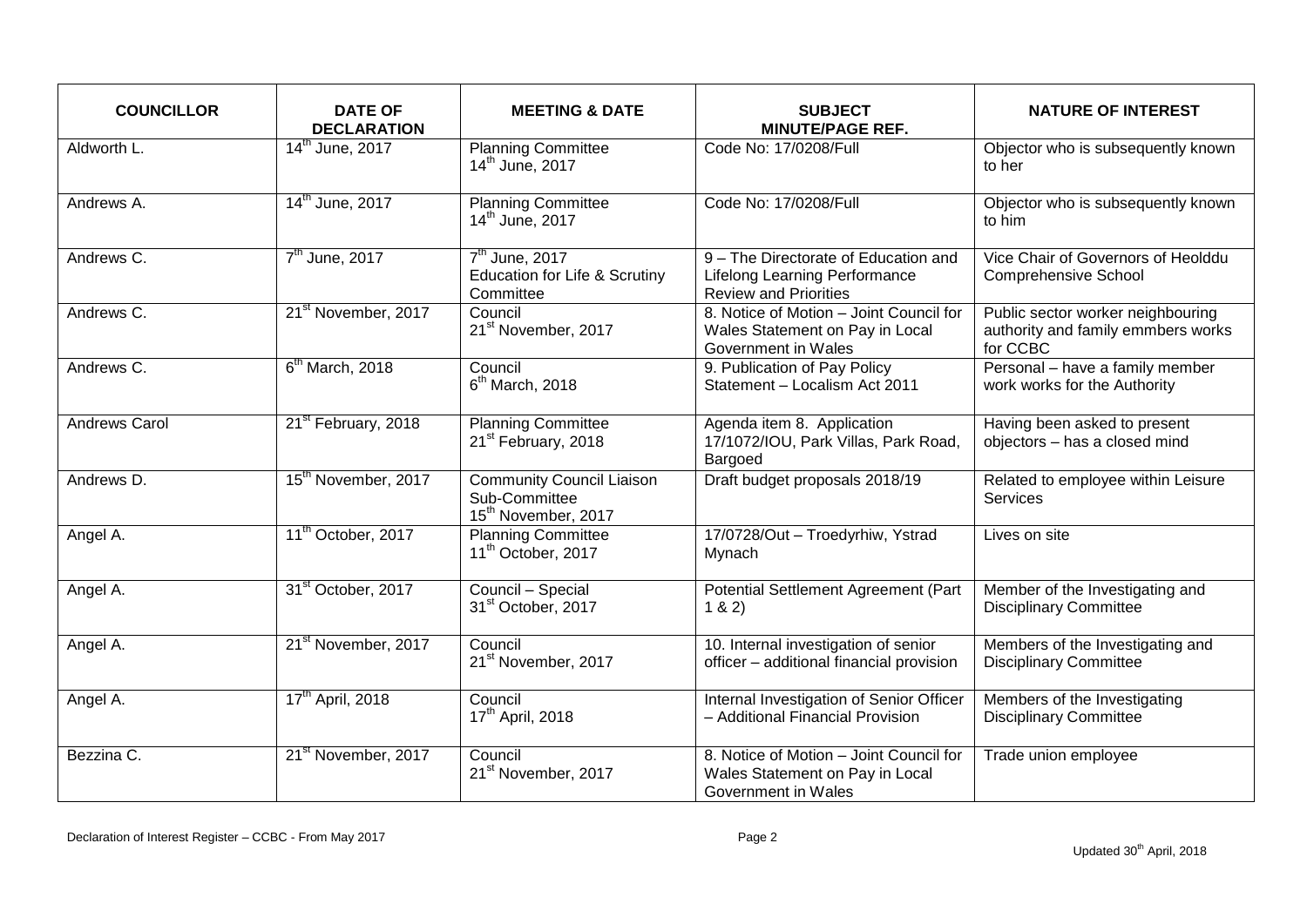| <b>COUNCILLOR</b>     | <b>DATE OF</b><br><b>DECLARATION</b> | <b>MEETING &amp; DATE</b>                                     | <b>SUBJECT</b><br><b>MINUTE/PAGE REF.</b>                                                                                                                         | <b>NATURE OF INTEREST</b>                                                                    |
|-----------------------|--------------------------------------|---------------------------------------------------------------|-------------------------------------------------------------------------------------------------------------------------------------------------------------------|----------------------------------------------------------------------------------------------|
| Bezzina C.            | $6th$ March, 2018                    | Council<br>$6th$ March, 2018                                  | 9. Publication of Pay Policy<br>Statement - Localism Act 2011                                                                                                     | Personal and Prejudicial - trade<br>union employee                                           |
| Cushing D.            | 21 <sup>st</sup> November, 2017      | Council<br>21 <sup>st</sup> November, 2017                    | 7. Notice of Motion - Commitment of<br>work in partnership with amentia<br>friendly initiative                                                                    | Family member affected by the issues<br>in the report                                        |
| Cuss C.               | 14 <sup>th</sup> March, 2018         | Cabinet<br>14 <sup>th</sup> March, 2018                       | 9. Education Capital 2018/19                                                                                                                                      | Governor of Idris Davies 3-18 School                                                         |
| Cuss $\overline{C}$ . | 28 <sup>th</sup> March, 2018         | Cabinet<br>28 <sup>th</sup> March, 2018                       | 7. Education Achievement Service<br>(EAS) Business Plan 2018-2021                                                                                                 | Member of the EAS Board                                                                      |
| David W.              | 14 <sup>th</sup> June, 2017          | <b>Planning Committee</b><br>14 <sup>th</sup> June, 2017      | Code No: 17/0208/Full                                                                                                                                             | Objector who is subsequently known<br>to him                                                 |
| David W.              | 8 <sup>th</sup> November, 2017       | Planning<br>8 <sup>th</sup> November, 2017                    | 17/0834/Ret - 3 Pendarren Street,<br>Penpedairheol, Hengoed                                                                                                       | Closed mind due to negotiating on<br>behalf of the applicant                                 |
| David W.              | 24 <sup>th</sup> January, 2018       | <b>Planning Committee</b><br>24 <sup>th</sup> January, 2018   | Agenda item 1007/0739/Full -<br>Ruperra Castle Estate                                                                                                             | His son, H. David has had<br>discussions with the applicant                                  |
| Davies D.T.           | $6th$ March, 2018                    | Council<br>$6th$ March, 2018                                  | 9. Publication of Pay Policy<br>Statement - Localism Act 2011                                                                                                     | Personal - have a family member<br>work works for the Authority                              |
| Davies D.T.           | 17 <sup>th</sup> April, 2018         | Council<br>17 <sup>th</sup> April, 2018                       | Internal Investigation of Senior Officer<br>- Additional Financial Provision                                                                                      | Members of the Investigating<br><b>Disciplinary Committee</b>                                |
| Davies M.             | 13 <sup>th</sup> September, 2017     | <b>Planning Committee</b><br>13 <sup>th</sup> September, 2017 | 17/0539/Full - 2 Conway Road,<br>Trinant                                                                                                                          | Has a closed mind - moved to the<br>public gallery to speak as a Local<br><b>Ward Member</b> |
| Davies M.             | 24 <sup>th</sup> November, 2017      | Taxi & General Committee<br>24 <sup>th</sup> November, 2017   | 3. Application for approach of a<br>premises as a venue for civil<br>marriages and the registration of civil<br>partnerships - Bryn Meadows Golf<br>Hotel and Spa | Member of Bryn Meadows Golf Club<br>(did not attend)                                         |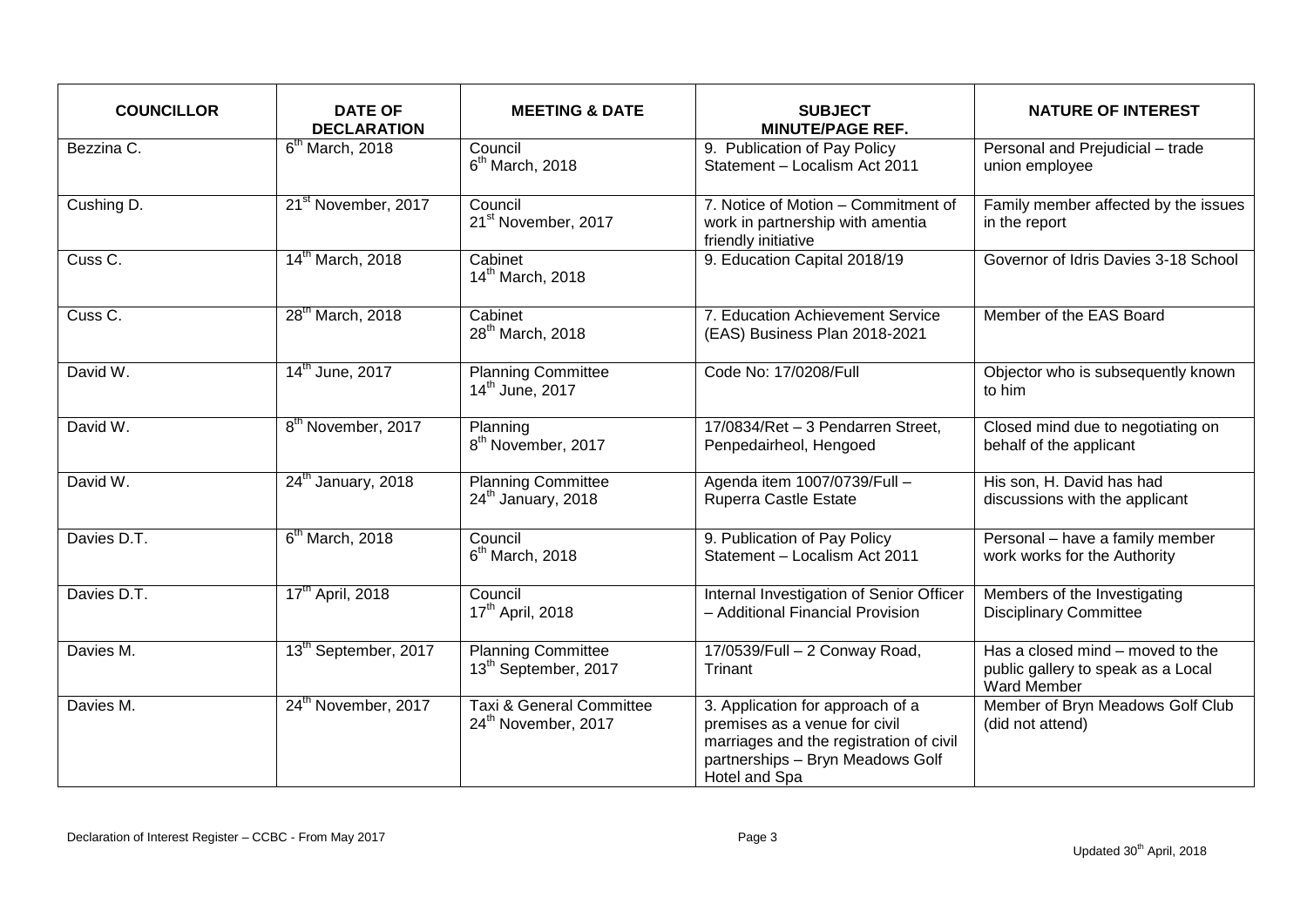| <b>COUNCILLOR</b> | <b>DATE OF</b><br><b>DECLARATION</b> | <b>MEETING &amp; DATE</b>                                                         | <b>SUBJECT</b><br><b>MINUTE/PAGE REF.</b>                                                                                                                         | <b>NATURE OF INTEREST</b>                                                                   |
|-------------------|--------------------------------------|-----------------------------------------------------------------------------------|-------------------------------------------------------------------------------------------------------------------------------------------------------------------|---------------------------------------------------------------------------------------------|
| Davies M.         | $6th$ March, 2018                    | Council<br>$6th$ March, 2018                                                      | 9. Publication of Pay Policy<br>Statement - Localism Act 2011                                                                                                     | Personal - have a family member<br>work works for the Authority                             |
| Davies T.         | 13 <sup>th</sup> June, 2017          | 13 <sup>th</sup> June, 2017<br>Council                                            | 12 - Internal Investigation of senior<br>officers - additional financial<br>provisions                                                                            | Members of Investigating and<br><b>Disciplinary Committee</b>                               |
| Etheridge K.      | 13 <sup>th</sup> July, 2017          | Taxi & General Committee<br>13 <sup>th</sup> July, 2017                           | 4. Implementation of Equality Act<br>2010 in respect of Wheelchair<br><b>Accessible Vehicles</b>                                                                  | Personal and prejudicial interest -<br>family member is a wheelchair user -<br>left meeting |
| Etheridge K.      | 14 <sup>th</sup> November, 2017      | Policy & Resources Scrutiny<br>Committee<br>14 <sup>th</sup> November, 2017       | 9. Sickness absences within the<br>Council                                                                                                                        | Family member affected by the issues<br>in the report                                       |
| Etheridge K.      | $6th$ March, 2018                    | Council<br>$6th$ March, 2018                                                      | 9. Publication of Pay Policy<br>Statement - Localism Act 2011                                                                                                     | Personal - have a family member<br>work works for the Authority                             |
| Evans M.          | $6th$ March, 2018                    | Council<br>$6th$ March, 2018                                                      | 9. Publication of Pay Policy<br>Statement - Localism Act 2011                                                                                                     | Personal - have a family member<br>work works for the Authority                             |
| Farina Childs A.  | 7 <sup>th</sup> June, 2017           | 7 <sup>th</sup> June, 2017<br>Education for Life & Scrutiny<br>Committee          | 9 - The Directorate of Education and<br><b>Lifelong Learning Performance</b><br><b>Review and Priorities</b>                                                      | Vice Chair of Governors of Heolddu<br><b>Comprehensive School</b>                           |
| Farina Childs A.  | 7 <sup>th</sup> November, 2017       | <b>Education for Life Scrutiny</b><br>Committee<br>7 <sup>th</sup> November, 2017 | Presentation on Target Setting by<br>Ravi Pawar, Blackwood<br>Comprehensive                                                                                       | Personal interest as a member of<br>Governors of Blackwood<br>Comprehensive                 |
| Fussell J.E.      | 13 <sup>th</sup> September, 2017     | <b>Planning Committee</b><br>13 <sup>th</sup> September, 2017                     | 17/0668/Full - 88, St. Davids Way,<br>Watford, Caerphilly                                                                                                         | Applicant is known to him - let the<br>chamber when the application was<br>discussed.       |
| Fussell J.E.      | 8 <sup>th</sup> November, 2017       | Planning<br>8 <sup>th</sup> November, 2017                                        | 17/0792/Full, 17/0793/Adv - 64-66<br>Cardiff Road, Caerphilly                                                                                                     | Prejudicial interest due to undertaking<br>work for the company                             |
| Gale J.           | 24 <sup>th</sup> November, 2017      | <b>Taxi &amp; General Committee</b><br>24 <sup>th</sup> November, 2017            | 3. Application for approach of a<br>premises as a venue for civil<br>marriages and the registration of civil<br>partnerships - Bryn Meadows Golf<br>Hotel and Spa | Family member works for the hotel<br>(did not attend)                                       |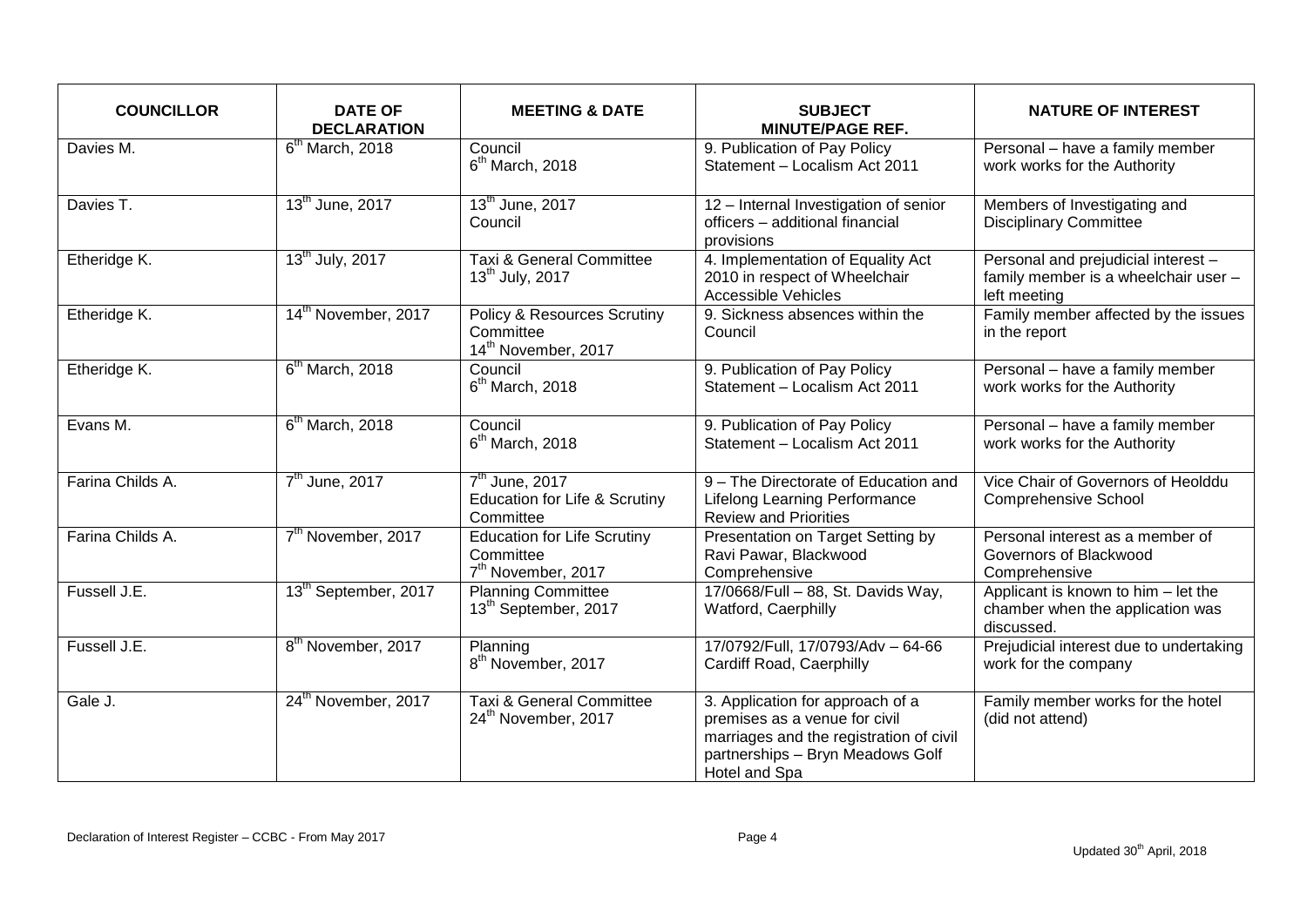| <b>COUNCILLOR</b> | <b>DATE OF</b><br><b>DECLARATION</b> | <b>MEETING &amp; DATE</b>                                                                       | <b>SUBJECT</b><br><b>MINUTE/PAGE REF.</b>                                              | <b>NATURE OF INTEREST</b>                                                                                                  |
|-------------------|--------------------------------------|-------------------------------------------------------------------------------------------------|----------------------------------------------------------------------------------------|----------------------------------------------------------------------------------------------------------------------------|
| George N.         | 13 <sup>th</sup> June, 2017          | 13 <sup>th</sup> June, 2017<br>Council                                                          | 12 - Internal investigation of senior<br>officers - additional financial<br>provisions | Members of Investigating and<br><b>Disciplinary Committee</b>                                                              |
| George N.         | 31 <sup>st</sup> October, 2017       | Council - Special<br>31 <sup>st</sup> October, 2017                                             | Potential Settlement Agreement (Part<br>1 & 2)                                         | Personal interest as a member of<br>Investigating and Disciplinary<br>Committee                                            |
| George N.         | 31 <sup>st</sup> January, 2018       | Cabinet<br>31 <sup>st</sup> January, 2018                                                       | Housing Revenue Account Charges<br>2018/19                                             | Personal – rents a garage from the<br>Local Authority                                                                      |
| George N.         | 25 <sup>th</sup> April, 2018         | Cabinet<br>25 <sup>th</sup> April, 2018                                                         | 4. Review of the Rechargeable<br>Repairs and Appeals Panel                             | Council tenant                                                                                                             |
| Gordon C.         | 13 <sup>th</sup> June, 2017          | 13 <sup>th</sup> June, 2017<br>Council                                                          | 12 - Internal investigation of senior<br>officers - additional financial<br>provisions | Members of Investigating and<br><b>Disciplinary Committee</b>                                                              |
| Gordon C.         | 31 <sup>st</sup> October, 2017       | Council - Special<br>31 <sup>st</sup> October, 2017                                             | Potential Settlement Agreement (Part<br>1 & 2)                                         | Personal interest as Cabinet Member<br>for HR and as a member of the<br><b>Investigating and Disciplinary</b><br>Committee |
| Gordon C.         | 21 <sup>st</sup> November, 2017      | Council<br>21 <sup>st</sup> November, 2017                                                      | 10. Internal investigation of senior<br>officer - additional financial provision       | Members of the Investigating and<br><b>Disciplinary Committee</b>                                                          |
| Gordon C.         | 4 <sup>th</sup> December, 2017       | <b>Policy &amp; Resources Scrutiny</b><br>Committee (Special)<br>4 <sup>th</sup> December, 2017 | 3. Draft Budget Proposals -<br>Pontllanfraith Leisure Centre                           | Local Ward Members having spoke in<br>opposition to the proposed closure                                                   |
| Gordon C.         | 14 <sup>th</sup> March, 2018         | Cabinet<br>14 <sup>th</sup> March, 2018                                                         | 9. Education Capital 2018/19                                                           | Governor of the Bryn Primary School                                                                                        |
| Gordon C.         | 28 <sup>th</sup> March, 2018         | Cabinet<br>28 <sup>th</sup> March, 2018                                                         | 5. Pontllanfraith Leisure Centre -<br>consideration of call-in Leisure<br>Review       | Ward Member and Service user                                                                                               |
| Gordon C.         | 28 <sup>th</sup> March, 2018         | Cabinet<br>28 <sup>th</sup> March, 2018                                                         | 9. Welsh Church Act Fund                                                               | Member of the Welsh Church Act<br>Fund                                                                                     |
| Gordon C.         | 17 <sup>th</sup> April, 2018         | Council<br>17 <sup>th</sup> April, 2018                                                         | Internal Investigation of Senior Officer<br>- Additional Financial Provision           | Members of the Investigating<br><b>Disciplinary Committee</b>                                                              |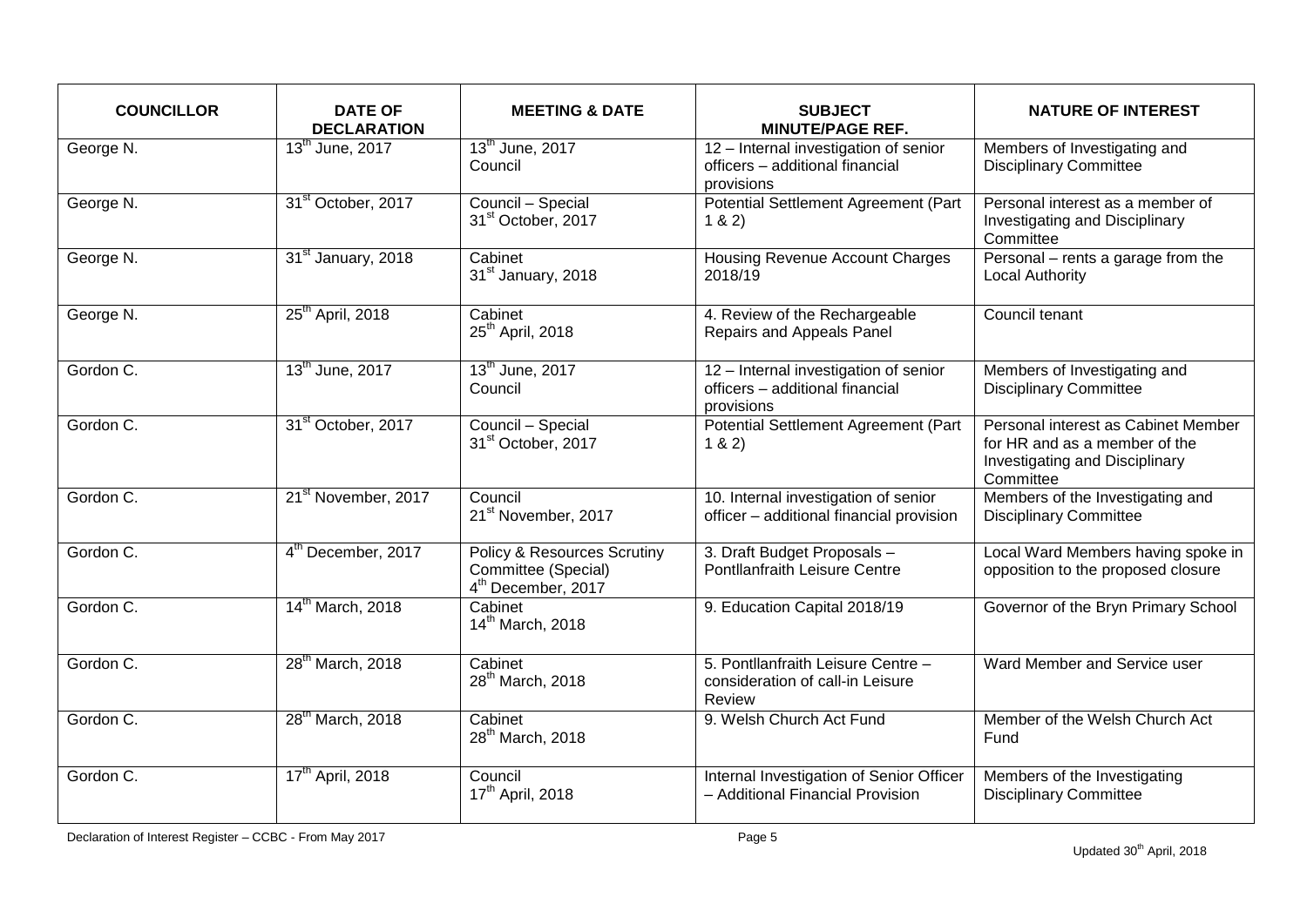| <b>COUNCILLOR</b> | <b>DATE OF</b><br><b>DECLARATION</b> | <b>MEETING &amp; DATE</b>                                                              | <b>SUBJECT</b><br><b>MINUTE/PAGE REF.</b>                                                      | <b>NATURE OF INTEREST</b>                                                                           |
|-------------------|--------------------------------------|----------------------------------------------------------------------------------------|------------------------------------------------------------------------------------------------|-----------------------------------------------------------------------------------------------------|
| Gough R.          | 21 <sup>st</sup> February, 2018      | <b>Planning Committee</b><br>21 <sup>st</sup> February, 2018                           | Agenda item 13. Application<br>17/0936/Full, Former Church Hall,<br>Church Street, Llanbradach | Registered users of G.P. Surgery                                                                    |
| Hardacre D.       | 31 <sup>st</sup> October, 2017       | Council - Special<br>31 <sup>st</sup> October, 2017                                    | Potential Settlement Agreement (Part<br>1 & 2)                                                 | Family member Head of HR during<br>the period in question                                           |
| Hardacre D.T.     | 21 <sup>st</sup> November, 2017      | Council<br>21 <sup>st</sup> November, 2017                                             | 7. Notice of Motion - Commitment of<br>work in partnership with amentia<br>friendly initiative | Family member affected by the issues<br>in the report                                               |
| Hardacre D.T.     | $6th$ March, 2018                    | Council<br>$6th$ March, 2018                                                           | 9. Publication of Pay Policy<br>Statement - Localism Act 2011                                  | Personal - have a family member<br>work works for the Authority                                     |
| Havard D.         | 31 <sup>st</sup> October, 2017       | Council - Special<br>31 <sup>st</sup> October, 2017                                    | Potential Settlement Agreement (Part<br>1 & 2)                                                 | Personal interest as a previous<br>member of the Investigating and<br><b>Disciplinary Committee</b> |
| Higgs A.          | 14 <sup>th</sup> June, 2017          | <b>Planning Committee</b><br>14 <sup>th</sup> June, 2017                               | Code No: 17/0208/Full                                                                          | Objector who is subsequently known<br>to her                                                        |
| Higgs A.          | 14 <sup>th</sup> June, 2017          | <b>Planning Committee</b><br>14 <sup>th</sup> June, 2017                               | Code No: 17/0201/RM and<br>17/0202/NCC - Land adjacent to 135<br>Jubilee Road, Elliotstown     | Formerly living in close proximity to<br>site                                                       |
| Jones B.          | 14 <sup>th</sup> November, 2017      | <b>Policy &amp; Resources Scrutiny</b><br>Committee<br>14 <sup>th</sup> November, 2017 | 8. WAO Review of the WHQS<br>delivery programme                                                | Council tenant has benefited from<br>then programme                                                 |
| Jones B.          | 31 <sup>st</sup> January, 2018       | Cabinet<br>31 <sup>st</sup> January, 2018                                              | <b>Housing Revenue Account Charges</b><br>2018/19                                              | Personal - Council tenant                                                                           |
| Jones B.          | 14 <sup>th</sup> March, 2018         | Cabinet<br>14 <sup>th</sup> March, 2018                                                | 9. Education Capital 2018/19                                                                   | Governor of St. Cenydd<br><b>Comprehensive School</b>                                               |
| Jones B.A.        | 1 <sup>st</sup> November, 2017       | Cabinet<br>1 <sup>st</sup> November, 2017                                              | WAO Review of the WHQS Delivery<br>Programme                                                   | Having benefited from the programme                                                                 |
| Jones B.A.        | 28 <sup>th</sup> March, 2018         | Cabinet<br>28 <sup>th</sup> March, 2018                                                | 9. Welsh Act Fund                                                                              | Member of the Welsh Church Act<br>Fund                                                              |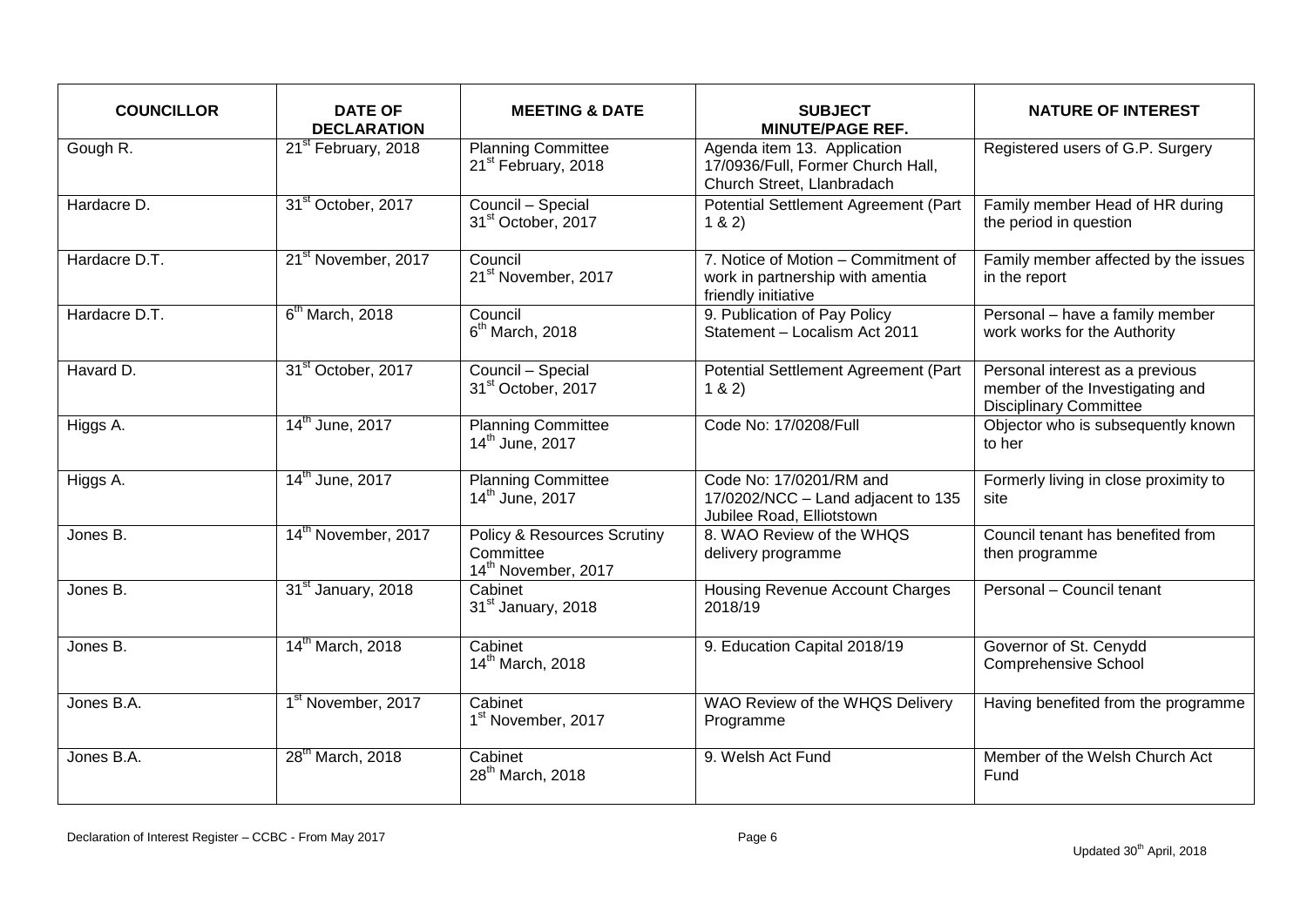| <b>COUNCILLOR</b>     | <b>DATE OF</b><br><b>DECLARATION</b> | <b>MEETING &amp; DATE</b>                                                                       | <b>SUBJECT</b><br><b>MINUTE/PAGE REF.</b>                                                                    | <b>NATURE OF INTEREST</b>                                                                                                                                                                                                                                                                                        |
|-----------------------|--------------------------------------|-------------------------------------------------------------------------------------------------|--------------------------------------------------------------------------------------------------------------|------------------------------------------------------------------------------------------------------------------------------------------------------------------------------------------------------------------------------------------------------------------------------------------------------------------|
| Jones B.A.            | $25th$ April, 2018                   | Cabinet<br>25 <sup>th</sup> April, 2018                                                         | 4. Review of the Rechargeable<br>Repairs and Appeals Panel                                                   | Council tenant                                                                                                                                                                                                                                                                                                   |
| Jones M.P.            | 13 <sup>th</sup> September, 2017     | Licensing & Gambling Sub-<br>Committee<br>13 <sup>th</sup> September, 2017                      | 3. Applicatin for a new premises<br>licence - Beech Tree Hotel, Ystrad<br>Mynach                             | Advised those present that although<br>he as been nominated to sit on the<br>full Licensing Committee, he has not<br>yet completed the required training or<br>participated in any discussion with<br>other Committee Members on<br>licensing matters - speaking as a<br>local resident and Local Ward<br>Member |
| Kirby G.              | 4 <sup>th</sup> December, 2017       | <b>Policy &amp; Resources Scrutiny</b><br>Committee (Special)<br>4 <sup>th</sup> December, 2017 | 3. Draft Budget Proposals -<br>Pontllanfraith Leisure Centre                                                 | Local Ward Members having spoke in<br>opposition to the proposed closure                                                                                                                                                                                                                                         |
| Marsden P.            | 26 <sup>th</sup> July, 2017          | Joint Consultative Committee -<br>26 <sup>th</sup> July, 2017                                   | General item terms of Committee                                                                              | Member of Executive Council for<br>Unite                                                                                                                                                                                                                                                                         |
| Marsden <sub>P.</sub> | 21 <sup>st</sup> November, 2017      | Council<br>21 <sup>st</sup> November, 2017                                                      | 8. Notice of Motion - Joint Council for<br>Wales Statement on Pay in Local<br>Government in Wales            | Lay official for a trade union                                                                                                                                                                                                                                                                                   |
| Marsden P.            | 28 <sup>th</sup> March, 2018         | Cabinet<br>28 <sup>th</sup> March, 2018                                                         | 11. Proposed Mineral Working and<br><b>Restoration of Bedwas Tip</b>                                         | <b>Ward Members</b>                                                                                                                                                                                                                                                                                              |
| Morgan S.             | 7 <sup>th</sup> June, 2017           | 7 <sup>th</sup> June, 2017<br>Cabinet                                                           | <b>Bryn Compost Liaison Group Terms</b><br>of Reference                                                      | Local Ward Member - personal not<br>prejudicial                                                                                                                                                                                                                                                                  |
| Morgan S.             | 21 <sup>st</sup> June, 2017          | Cabinet<br>21 <sup>st</sup> June, 2017                                                          | 6 - National Non-Domestic Rate<br>Relief Grant Funding - WG High<br>Street Rate Relief 17/18                 | Owns premises that could be subject<br>to rate relief scheme                                                                                                                                                                                                                                                     |
| Morgan S.             | 28 <sup>th</sup> February, 2018      | Cabinet<br>28 <sup>th</sup> February, 2018                                                      | Agenda item 10. ERDF 4.4 funding<br>opportunities - The Lawn Industrial<br>Estate, Rhymney and Ty Du, Nelson | Lives close to one of the sites                                                                                                                                                                                                                                                                                  |
| Phipps L.             | 4 <sup>th</sup> October, 2017        | Cabinet<br>4 <sup>th</sup> October, 2017                                                        | 4. Phasing out of Communities First                                                                          | Voluntary Director of Graig-y-Rhacca<br>Resource Centre.                                                                                                                                                                                                                                                         |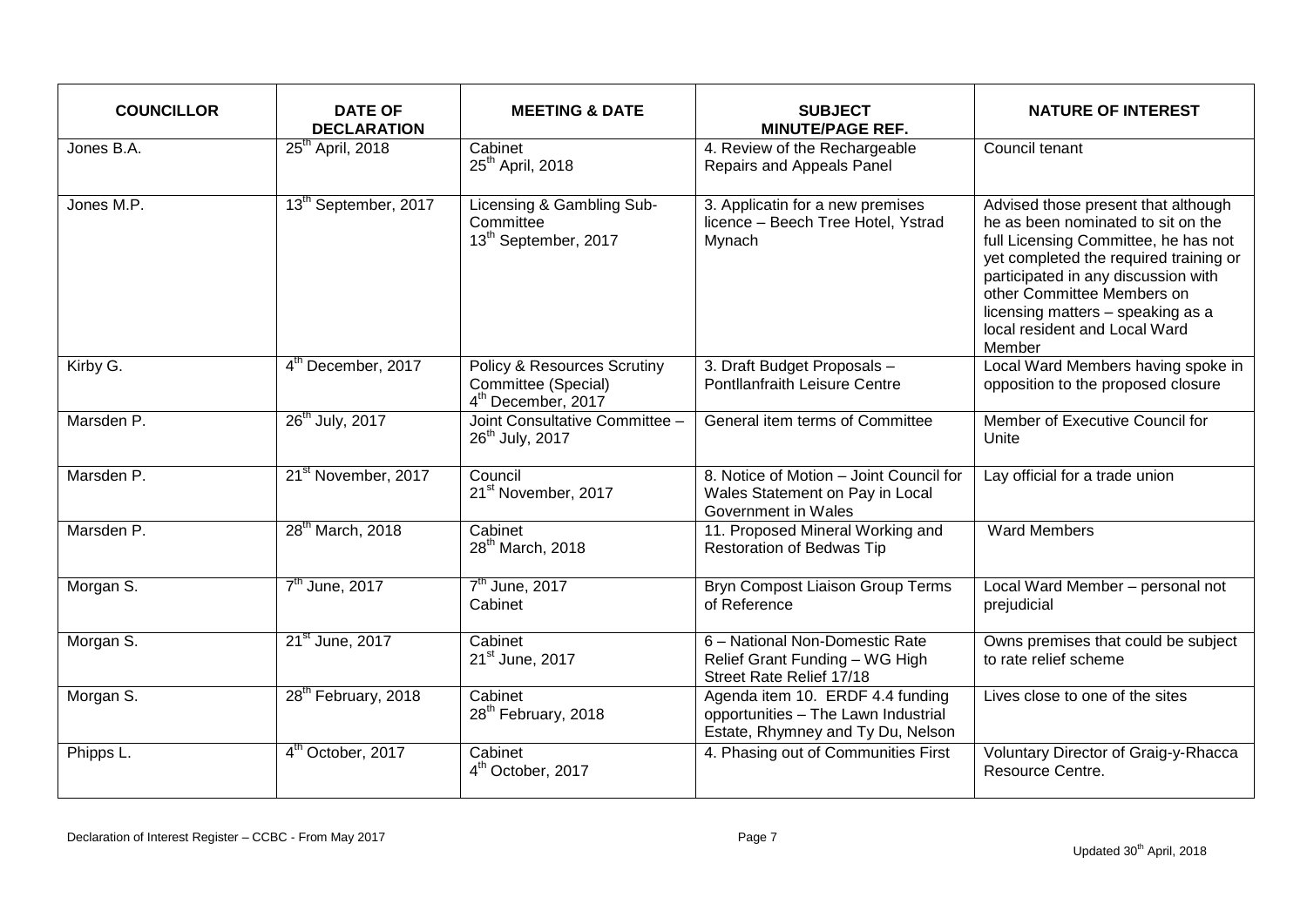| <b>COUNCILLOR</b> | <b>DATE OF</b><br><b>DECLARATION</b> | <b>MEETING &amp; DATE</b>                                           | <b>SUBJECT</b><br><b>MINUTE/PAGE REF.</b>                                                | <b>NATURE OF INTEREST</b>                                                                                |
|-------------------|--------------------------------------|---------------------------------------------------------------------|------------------------------------------------------------------------------------------|----------------------------------------------------------------------------------------------------------|
| Phipps L.         | 14 <sup>th</sup> March, 2018         | Cabinet<br>14 <sup>th</sup> March, 2018                             | 9, Education Capital 2018/19                                                             | Governor of Graig y Rhacca Primary<br>School                                                             |
| Phipps L.         | 28 <sup>th</sup> March, 2018         | Cabinet<br>28 <sup>th</sup> March, 2018                             | 7. Education Achievement Service<br>(EAS) Business Plan 2018-2021                        | Member of the EAS Board                                                                                  |
| Phipps L.         | 28 <sup>th</sup> March, 2018         | Cabinet<br>28 <sup>th</sup> March, 2018                             | 11. Proposed Mineral Working and<br>Restoration of Bedwas Tip                            | <b>Ward Members</b>                                                                                      |
| Poole D.V.        | $6th$ March, 2018                    | Council<br>$6th$ March, 2018                                        | 9. Publication of Pay Policy<br>Statement - Localism Act 2011                            | Personal - have a family member<br>work works for the Authority                                          |
| Preece D.         | 22 <sup>nd</sup> August, 2017        | Pensions/Compensation<br>Committee<br>22 <sup>nd</sup> August, 2017 | Application for early retirement by<br>mutual consent - Cwmcarn High<br>School           | Governor of School                                                                                       |
| Preece D.W.R.     | $6th$ March, 2018                    | Council<br>$6th$ March, 2018                                        | 9. Publication of Pay Policy<br>Statement - Localism Act 2011                            | Personal - have a family member<br>work works for the Authority                                          |
| Price D.          | 23rd November, 2017                  | Taxi & General Sub-Committee<br>24 <sup>th</sup> November, 2017     | 3. Application for Hackney<br>Carriage/Private Hire Vehicle Licence                      | Applicant known to her                                                                                   |
| Pritchard J.      | 4 <sup>th</sup> December, 2017       | <b>Policy &amp; Resources Scrutiny</b><br>Committee (Special)       | 4. 2018/19 Draft Saving Proposals for<br>Corporate Services and<br>Miscellaneous Finance | Building where he works is a previous<br>recipient of the Greener Caerphilly<br><b>Small Grants Fund</b> |
| Pritchard J.      | 16 <sup>th</sup> January, 2018       | Policy & Resources<br>16 <sup>th</sup> January, 2018                | 6. Report of the Cabinet Member for<br>Homes & Places                                    | Personal interest - 7 family member<br>resides in Lansbury Park estate<br>(which has received funding)   |
| Ridgewell J.      | 14 <sup>th</sup> June, 2017          | <b>Planning Committee</b><br>14 <sup>th</sup> June, 2017            | Code No: 17/0270/OUT - land at<br>Oakdale Golf Course, Oakdale                           | Objector to application known to him                                                                     |
| Simmonds J.       | 13 <sup>th</sup> June, 2017          | 13 <sup>th</sup> June, 2017<br>Council                              | 12 - Internal investigation of senior<br>officers - additional financial<br>provisions   | Members of Investigating and<br><b>Disciplinary Committee</b>                                            |
| Simmonds J.       | 16 <sup>th</sup> October, 2017       | <b>SACRE</b><br>16 <sup>th</sup> October, 2017                      | 7 - Caerphilly School Inspection<br><b>Reports Analysis</b>                              | School governor - Waunfawr -<br>personal interest (as no decision<br>being taken)                        |